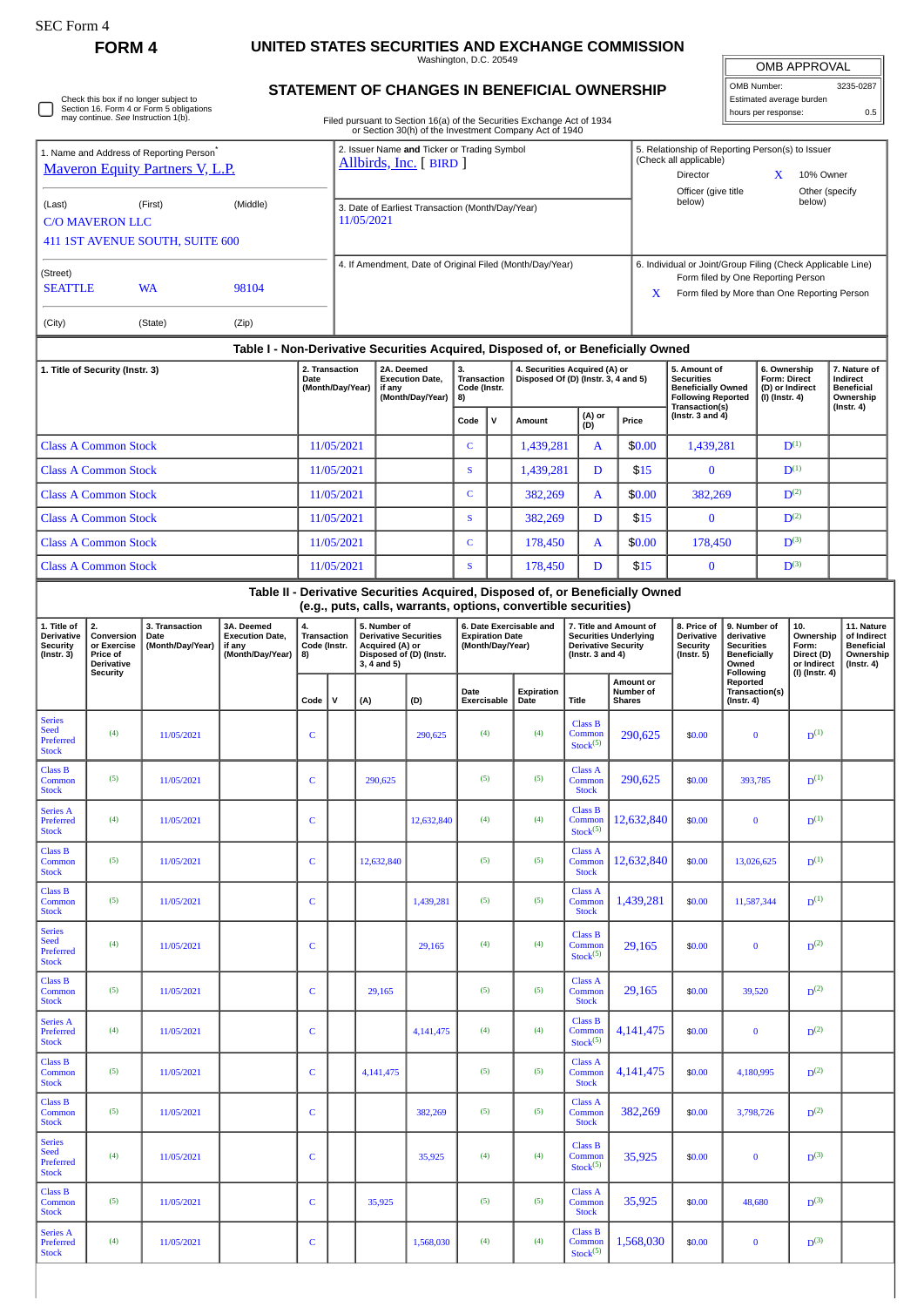|                                                                                    |                                                                  |                                                                                               |                                                                    |                                         |              |                                                                                                               |  |                                                                       | (e.g., puts, calls, warrants, options, convertible securities) |                    |                                          | Table II - Derivative Securities Acquired, Disposed of, or Beneficially Owned        |                                                           |                                                                                 |                                                        |                                                                                 |
|------------------------------------------------------------------------------------|------------------------------------------------------------------|-----------------------------------------------------------------------------------------------|--------------------------------------------------------------------|-----------------------------------------|--------------|---------------------------------------------------------------------------------------------------------------|--|-----------------------------------------------------------------------|----------------------------------------------------------------|--------------------|------------------------------------------|--------------------------------------------------------------------------------------|-----------------------------------------------------------|---------------------------------------------------------------------------------|--------------------------------------------------------|---------------------------------------------------------------------------------|
| 1. Title of<br>Derivative<br><b>Security</b><br>$($ Instr. 3 $)$                   | 2.<br>Conversion<br>or Exercise<br>Price of<br><b>Derivative</b> | 3. Transaction<br>Date<br>(Month/Day/Year)                                                    | 3A. Deemed<br><b>Execution Date,</b><br>if any<br>(Month/Day/Year) | 4.<br>Transaction<br>Code (Instr.<br>8) |              | 5. Number of<br><b>Derivative Securities</b><br>Acquired (A) or<br>Disposed of (D) (Instr.<br>$3, 4$ and $5)$ |  | 6. Date Exercisable and<br><b>Expiration Date</b><br>(Month/Day/Year) |                                                                |                    | (Instr. $3$ and $4$ )                    | 7. Title and Amount of<br><b>Securities Underlying</b><br><b>Derivative Security</b> | 8. Price of<br>Derivative<br>Security<br>$($ Instr. 5 $)$ | 9. Number of<br>derivative<br><b>Securities</b><br><b>Beneficially</b><br>Owned | 10.<br>Ownership<br>Form:<br>Direct (D)<br>or Indirect | 11. Nature<br>of Indirect<br><b>Beneficial</b><br>Ownership<br>$($ Instr. 4 $)$ |
|                                                                                    | <b>Security</b>                                                  |                                                                                               |                                                                    | Code                                    | $\mathsf{v}$ | (A)                                                                                                           |  | (D)                                                                   | Date<br>Exercisable                                            | Expiration<br>Date | <b>Title</b>                             | Amount or<br>Number of<br><b>Shares</b>                                              |                                                           | Following<br>Reported<br>Transaction(s)<br>$($ Instr. 4 $)$                     | (I) (Instr. 4)                                         |                                                                                 |
| <b>Class B</b><br>Common<br><b>Stock</b>                                           | (5)                                                              | 11/05/2021                                                                                    |                                                                    | $\mathbf C$                             |              | 1,568,030                                                                                                     |  |                                                                       | (5)                                                            | (5)                | <b>Class A</b><br>Common<br><b>Stock</b> | 1,568,030                                                                            | \$0.00                                                    | 1,616,710                                                                       | $D^{(3)}$                                              |                                                                                 |
| <b>Class B</b><br>Common<br><b>Stock</b>                                           | (5)                                                              | 11/05/2021                                                                                    |                                                                    | $\mathbf C$                             |              |                                                                                                               |  | 178,450                                                               | (5)                                                            | (5)                | <b>Class A</b><br>Common<br><b>Stock</b> | 178,450                                                                              | \$0.00                                                    | 1,438,260                                                                       | $D^{(3)}$                                              |                                                                                 |
| 1. Name and Address of Reporting Person*<br><b>Maveron Equity Partners V, L.P.</b> |                                                                  |                                                                                               |                                                                    |                                         |              |                                                                                                               |  |                                                                       |                                                                |                    |                                          |                                                                                      |                                                           |                                                                                 |                                                        |                                                                                 |
| (Middle)<br>(First)<br>(Last)                                                      |                                                                  |                                                                                               |                                                                    |                                         |              |                                                                                                               |  |                                                                       |                                                                |                    |                                          |                                                                                      |                                                           |                                                                                 |                                                        |                                                                                 |
| <b>C/O MAVERON LLC</b>                                                             |                                                                  |                                                                                               |                                                                    |                                         |              |                                                                                                               |  |                                                                       |                                                                |                    |                                          |                                                                                      |                                                           |                                                                                 |                                                        |                                                                                 |
|                                                                                    |                                                                  | 411 1ST AVENUE SOUTH, SUITE 600                                                               |                                                                    |                                         |              |                                                                                                               |  |                                                                       |                                                                |                    |                                          |                                                                                      |                                                           |                                                                                 |                                                        |                                                                                 |
| (Street)<br><b>SEATTLE</b><br><b>WA</b><br>98104                                   |                                                                  |                                                                                               |                                                                    |                                         |              |                                                                                                               |  |                                                                       |                                                                |                    |                                          |                                                                                      |                                                           |                                                                                 |                                                        |                                                                                 |
| (City)                                                                             | (State)<br>(Zip)                                                 |                                                                                               |                                                                    |                                         |              |                                                                                                               |  |                                                                       |                                                                |                    |                                          |                                                                                      |                                                           |                                                                                 |                                                        |                                                                                 |
|                                                                                    | <b>MEP Associates V, L.P.</b>                                    | 1. Name and Address of Reporting Person <sup>*</sup>                                          |                                                                    |                                         |              |                                                                                                               |  |                                                                       |                                                                |                    |                                          |                                                                                      |                                                           |                                                                                 |                                                        |                                                                                 |
| (Middle)<br>(First)<br>(Last)<br><b>C/O MAVERON LLC</b>                            |                                                                  |                                                                                               |                                                                    |                                         |              |                                                                                                               |  |                                                                       |                                                                |                    |                                          |                                                                                      |                                                           |                                                                                 |                                                        |                                                                                 |
|                                                                                    |                                                                  | 411 1ST AVENUE SOUTH, SUITE 600                                                               |                                                                    |                                         |              |                                                                                                               |  |                                                                       |                                                                |                    |                                          |                                                                                      |                                                           |                                                                                 |                                                        |                                                                                 |
| (Street)<br><b>SEATTLE</b>                                                         |                                                                  | <b>WA</b>                                                                                     | 98104                                                              |                                         |              |                                                                                                               |  |                                                                       |                                                                |                    |                                          |                                                                                      |                                                           |                                                                                 |                                                        |                                                                                 |
| (City)                                                                             |                                                                  | (State)                                                                                       | (Zip)                                                              |                                         |              |                                                                                                               |  |                                                                       |                                                                |                    |                                          |                                                                                      |                                                           |                                                                                 |                                                        |                                                                                 |
| 1. Name and Address of Reporting Person*<br>Maveron V Entrepreneurs' Fund, L.P.    |                                                                  |                                                                                               |                                                                    |                                         |              |                                                                                                               |  |                                                                       |                                                                |                    |                                          |                                                                                      |                                                           |                                                                                 |                                                        |                                                                                 |
| (First)<br>(Middle)<br>(Last)                                                      |                                                                  |                                                                                               |                                                                    |                                         |              |                                                                                                               |  |                                                                       |                                                                |                    |                                          |                                                                                      |                                                           |                                                                                 |                                                        |                                                                                 |
| <b>C/O MAVERON LLC</b><br>411 1ST AVENUE SOUTH, SUITE 600                          |                                                                  |                                                                                               |                                                                    |                                         |              |                                                                                                               |  |                                                                       |                                                                |                    |                                          |                                                                                      |                                                           |                                                                                 |                                                        |                                                                                 |
|                                                                                    |                                                                  |                                                                                               |                                                                    |                                         |              |                                                                                                               |  |                                                                       |                                                                |                    |                                          |                                                                                      |                                                           |                                                                                 |                                                        |                                                                                 |
| (Street)<br><b>SEATTLE</b>                                                         |                                                                  | <b>WA</b>                                                                                     | 98104                                                              |                                         |              |                                                                                                               |  |                                                                       |                                                                |                    |                                          |                                                                                      |                                                           |                                                                                 |                                                        |                                                                                 |
| (City)                                                                             |                                                                  | (State)                                                                                       | (Zip)                                                              |                                         |              |                                                                                                               |  |                                                                       |                                                                |                    |                                          |                                                                                      |                                                           |                                                                                 |                                                        |                                                                                 |
|                                                                                    |                                                                  | 1. Name and Address of Reporting Person <sup>*</sup><br><b>Mayeron General Partner V, LLC</b> |                                                                    |                                         |              |                                                                                                               |  |                                                                       |                                                                |                    |                                          |                                                                                      |                                                           |                                                                                 |                                                        |                                                                                 |
| (Last)                                                                             | <b>C/O MAVERON LLC</b>                                           | (First)                                                                                       | (Middle)                                                           |                                         |              |                                                                                                               |  |                                                                       |                                                                |                    |                                          |                                                                                      |                                                           |                                                                                 |                                                        |                                                                                 |
|                                                                                    |                                                                  | 411 1ST AVENUE SOUTH, SUITE 600                                                               |                                                                    |                                         |              |                                                                                                               |  |                                                                       |                                                                |                    |                                          |                                                                                      |                                                           |                                                                                 |                                                        |                                                                                 |
| (Street)<br><b>SEATTLE</b>                                                         |                                                                  | <b>WA</b>                                                                                     | 98104                                                              |                                         |              |                                                                                                               |  |                                                                       |                                                                |                    |                                          |                                                                                      |                                                           |                                                                                 |                                                        |                                                                                 |
|                                                                                    |                                                                  |                                                                                               |                                                                    |                                         |              |                                                                                                               |  |                                                                       |                                                                |                    |                                          |                                                                                      |                                                           |                                                                                 |                                                        |                                                                                 |

**Explanation of Responses:**

(City) (State) (Zip)

1. Shares are held by Maveron Equity Partners V, L.P. Maveron General Partner V, L.C is the general partner of Maveron Equity Partners V, L.P. Dan Levitan, Pete McCormick, Jason Stoffer, and David Wu are the managing<br>membe

2. Shares are held by MEP Associates V, L.P. Maveron General Partner V, L.LC is the general partner of MEP Associates V, L.P. Dan Levitan, Pete McCormick, Jason Stoffer, and David Wu are the managing members of<br>Maveron Gen

3. Shares are held by Maveron V Entrepreneurs' Fund, L.P. Maveron General Partner V, LLC is the general partner of Maveron V Entrepreneurs' Fund, L.P. Dan Levitan, Pete McCormick, Jason Stoffer, and David Wu are the managing members of Maveron General Partner V, LLC and share voting and investment power over the shares held by Maveron V Entrepreneurs' Fund, L.P.

4. Each share of Preferred Stock automatically converted into one share of Class B Common Stock immediately prior to the closing of the Issuer's initial public offering.

5. Each share of Class B Common Stock is convertible at any time at the option of the Reporting Person into one share of Class A Common Stock and has no expiration date. Each share of Class B Common Stock held by the<br>Repor

**Remarks:**

Maveron Equity Partners V, L.P., by Maveron General Partner V, LLC, its General Partner, by Dan 11/08/2021 Levitan, Managing Member, by /s/ Ron A. Metzger, Attorney-in-Fact MEP Associates V, L.P., by Maveron General Partner V, LLC, its General Partner, by Dan 11/08/2021